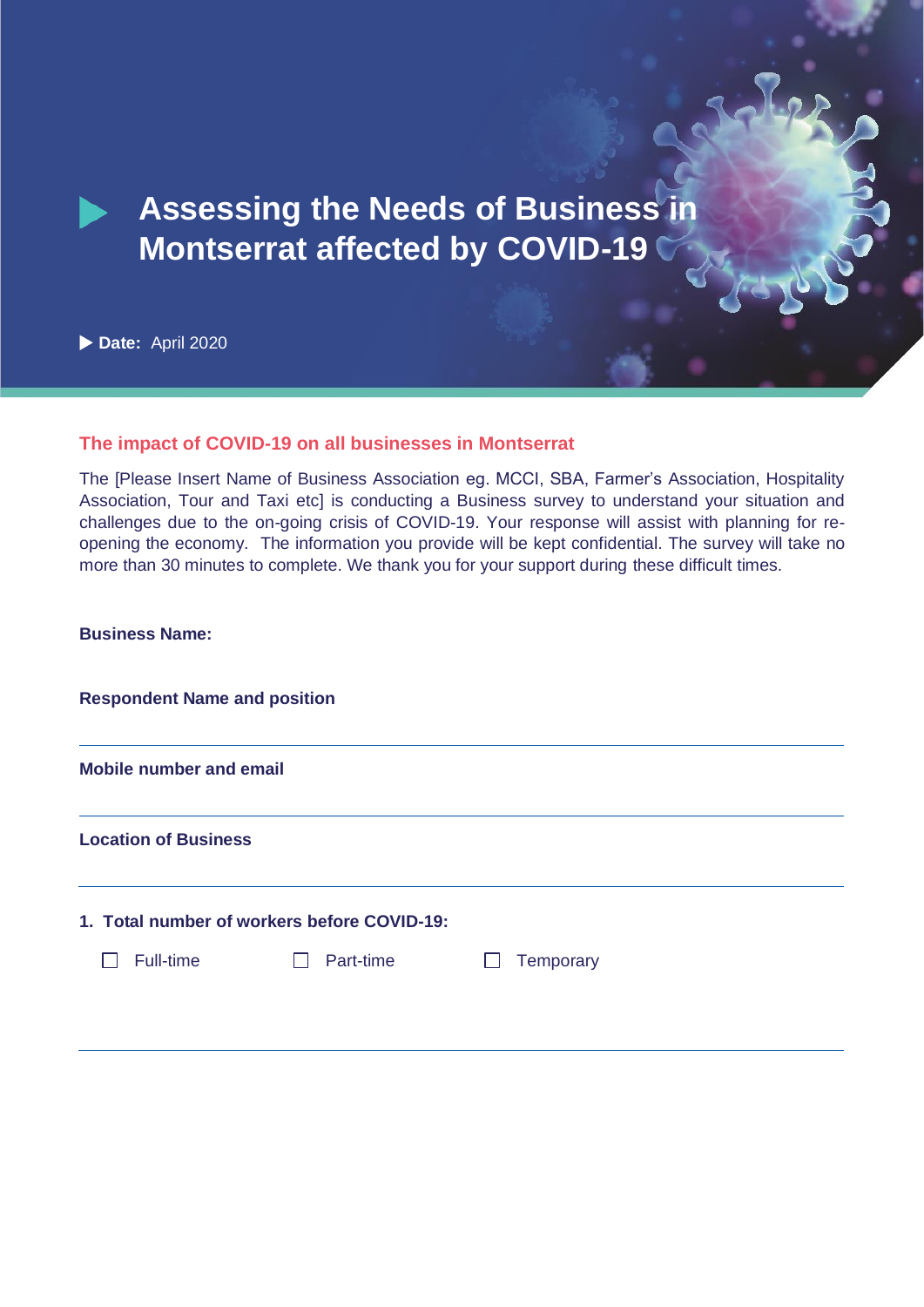### **2. Sector(s) of operation (Please tick all relevant boxes):**

□ agriculture/farming/fishing  $\Box$  chemicals and plastics  $\Box$  construction  $\Box$  education  $\Box$  electronics and electrical equipment  $\Box$  financial or insurance activities  $\Box$  food and beverage □ forestry/wood/paper products  $\Box$  information and communication  $\Box$  hotel/tourism  $\Box$  metal fabrication and machinery  $\Box$  mining and refining  $\Box$  oil and gas  $\Box$  real estate activities  $\Box$  restaurants  $\Box$  retail/sales  $\Box$  textile, leather and apparel  $\Box$  tour and taxi  $\Box$  transportation and transportation equipment  $\Box$  Other, please specify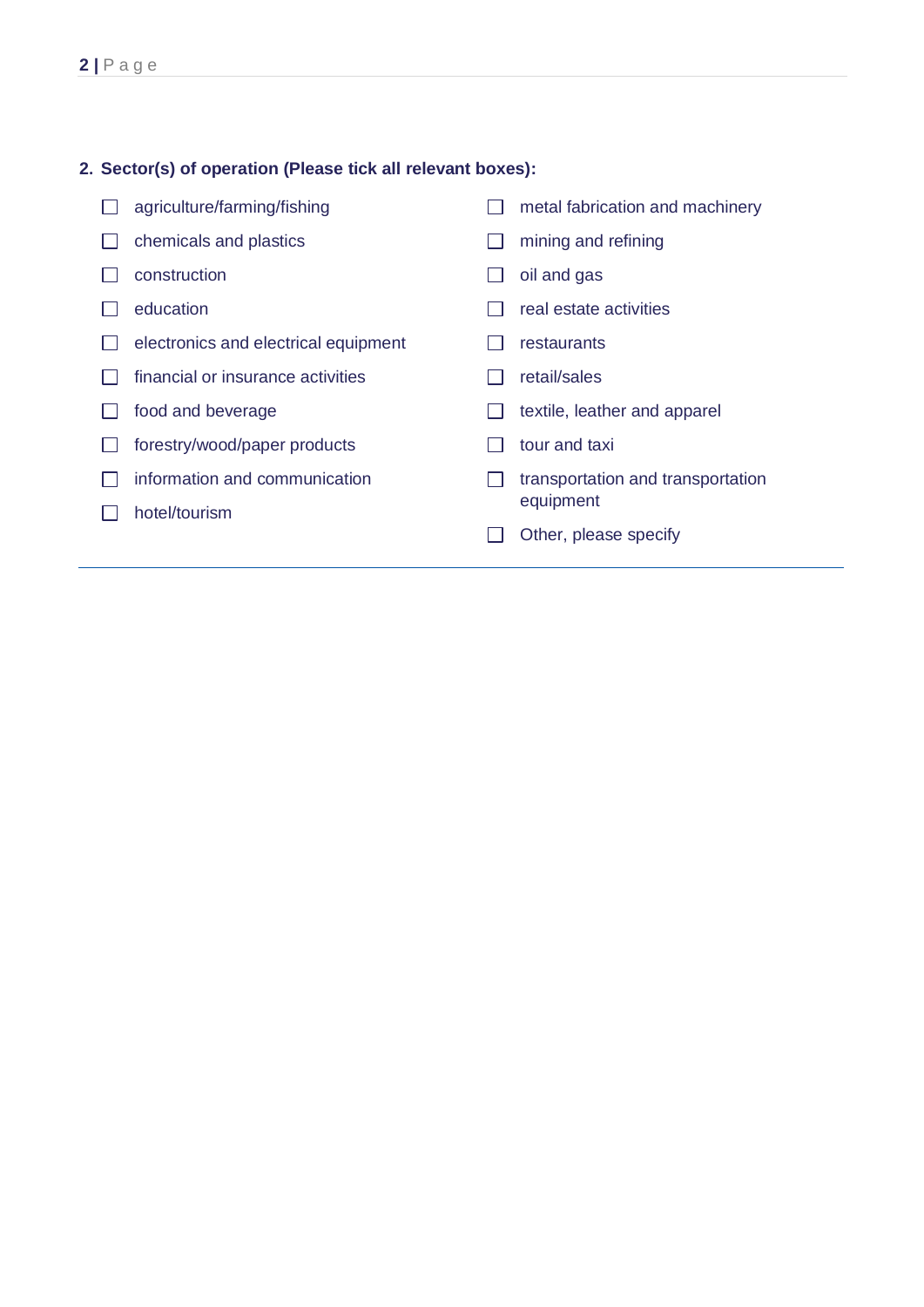|               | 3. Is your Business currently in operation? |  |                                                                    |               |                                                                                               |
|---------------|---------------------------------------------|--|--------------------------------------------------------------------|---------------|-----------------------------------------------------------------------------------------------|
| Fully on site |                                             |  |                                                                    |               | Partially                                                                                     |
|               | Fully but remotely (teleworking)            |  |                                                                    | Not operating |                                                                                               |
|               |                                             |  | 3.1 Is your Business your primary source of income?                |               |                                                                                               |
|               | Yes                                         |  |                                                                    |               | <b>No</b>                                                                                     |
|               |                                             |  |                                                                    |               |                                                                                               |
|               |                                             |  |                                                                    |               | 4. Have you had to dismiss or do you plan to dismiss any workers due to COVID-19?             |
|               | Yes                                         |  | <b>No</b>                                                          |               |                                                                                               |
|               |                                             |  |                                                                    |               | 4.1 If yes, how many do you plan to release? (Please include numbers as needed below)         |
|               | Full-time staff                             |  | Part-time staff                                                    |               | Temporary<br>Staff                                                                            |
|               |                                             |  | 5. Does your Business have a written business continuity plan?     |               |                                                                                               |
|               | Yes                                         |  | <b>No</b>                                                          |               |                                                                                               |
|               |                                             |  | 6. Are any of your workers or their families infected by COVID-19? |               |                                                                                               |
|               | Yes                                         |  | <b>No</b>                                                          |               |                                                                                               |
|               | equipment and products?                     |  |                                                                    |               | 7. Does your business have adequate access to sanitisers, masks and other personal protective |
|               | Yes                                         |  | <b>No</b>                                                          |               |                                                                                               |
|               |                                             |  |                                                                    |               |                                                                                               |

**7.1 If no, please specify below what is needed and amounts?**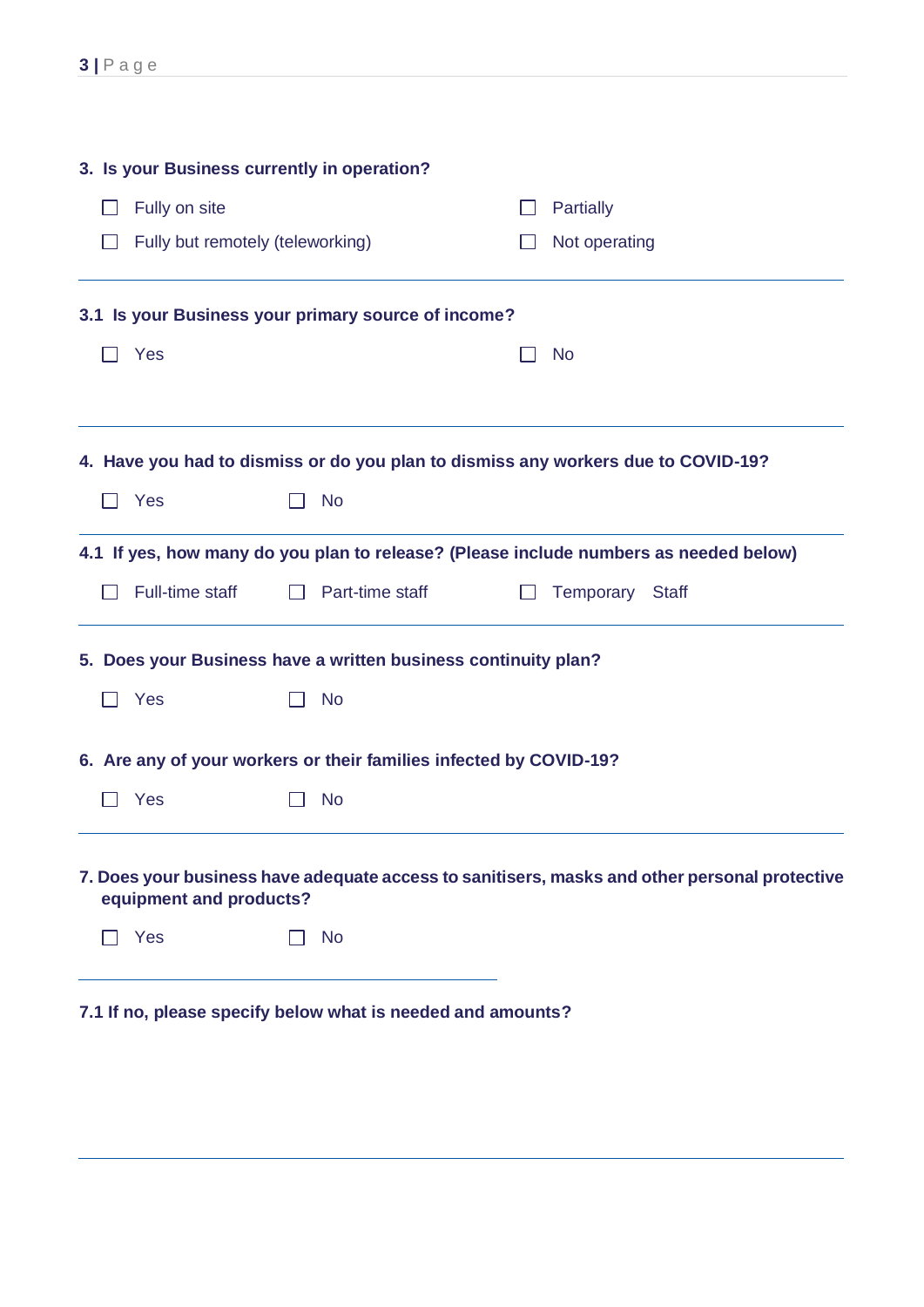### **8. Did you change your business operations or service delivery to protect your Business against COVID-19?**

 $\Box$  Yes  $\Box$  No

### **9. Which are the challenges your Business currently faces resulting from COVID-19? (Please tick relevant boxes and explain where possible)**

| Cash flow to maintain staff and business operations is inadequate.                | Yes | <b>No</b>      |
|-----------------------------------------------------------------------------------|-----|----------------|
| Workers are absent from work due to illness.                                      | Yes | <b>No</b>      |
| $\triangleright$ Workers are absent from work because children are not at school. | Yes | No.            |
| $\triangleright$ Workers are absent from work due to government orders.           | Yes | N <sub>o</sub> |
| Difficulty getting supplies for the business.<br>$\blacktriangleright$            | Yes | N <sub>o</sub> |
| Business partners have been badly affected and are not operating<br>normally.     | Yes | <b>No</b>      |
| Customers / clients have been affected and demand is lower than<br>normal.        | Yes | <b>No</b>      |
| Others, please specify.                                                           |     |                |

**9.1** What challenges to your business continuity resulted from lack of access to critical government services (eg. Licensing, Postal Service, Ferry service, Sale of Agricultural seedlings)? Please explain below:

**9.2** What challenges to your business continuity resulted from lack of access to other critical services (eg. Banking, Utility Services, Mechanical Services, Transportation etc)? Please explain below:

**10.** Was your business fully, partially or not insured before the COVID-19 crisis occurred?

| $\Box$ Fully | $\Box$ Partially | $\Box$ Not at all |
|--------------|------------------|-------------------|
|              |                  |                   |

**10.1** If yes, what type of insurance did your business have?

**11. What has been the level of financial impact (revenue or sales) on your business and disruption to business operations (high, medium, low, not applicable)?**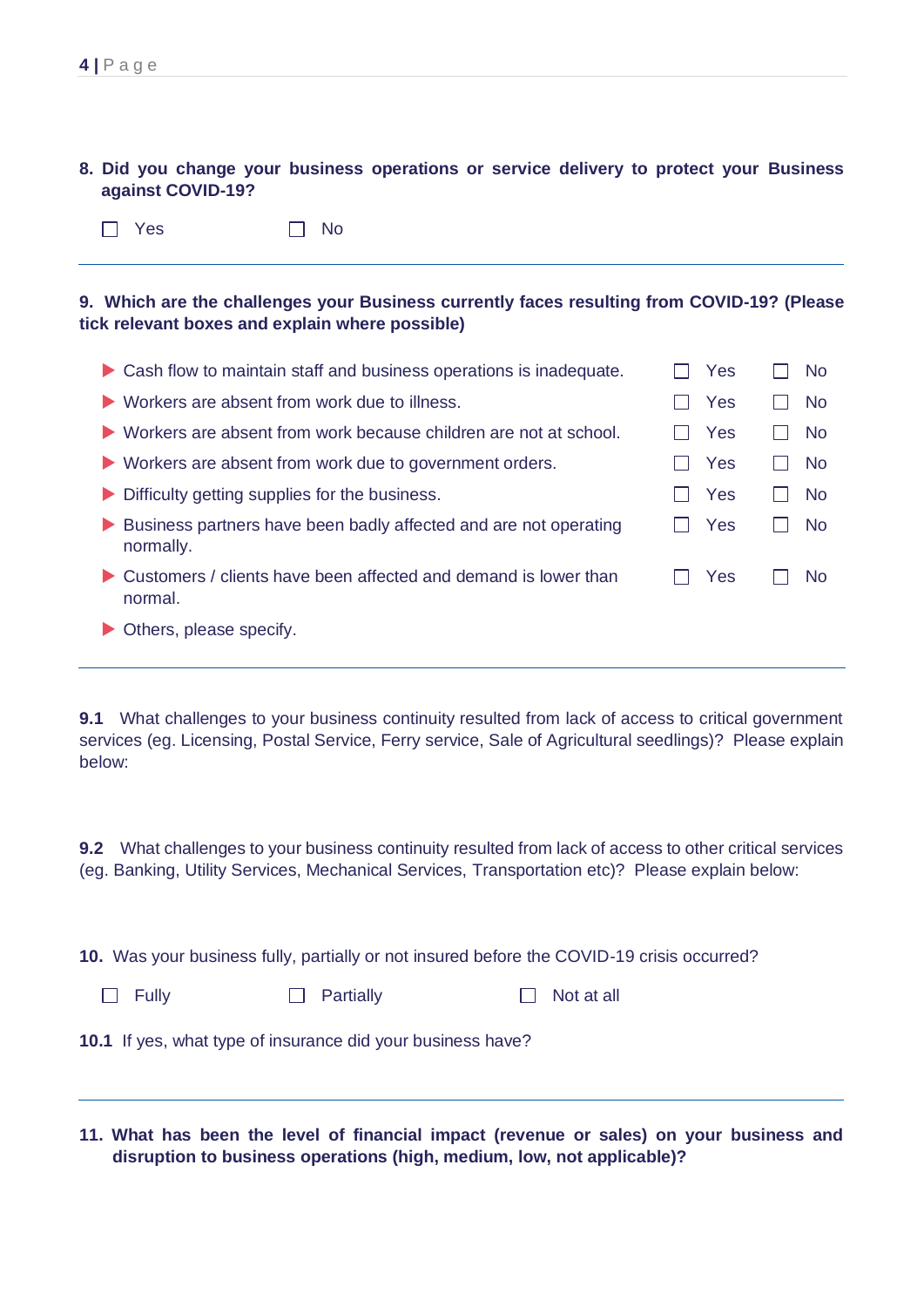| 5 Page                                                   |                               |                                                                                          |                                                                                                |  |
|----------------------------------------------------------|-------------------------------|------------------------------------------------------------------------------------------|------------------------------------------------------------------------------------------------|--|
|                                                          |                               |                                                                                          |                                                                                                |  |
| <b>High</b>                                              | <b>Medium</b><br>$\mathbf{I}$ | Low                                                                                      | <b>NA</b><br>$\blacksquare$                                                                    |  |
|                                                          |                               | (e.g. loans or grants) of funding to help the business recover?                          | 12. Do you have funding (e.g. cash on hand, savings) or access to alternative/external sources |  |
| $\Box$ Yes                                               | <b>No</b>                     |                                                                                          |                                                                                                |  |
| 13. If yes, is this funding a sufficient amount?         |                               |                                                                                          |                                                                                                |  |
| Yes                                                      | <b>No</b>                     |                                                                                          |                                                                                                |  |
| 14. Have you applied to Government for assistance?       |                               |                                                                                          |                                                                                                |  |
| <b>Yes</b>                                               | <b>No</b>                     |                                                                                          |                                                                                                |  |
| 14.1 If yes, have you had a response from Government?    |                               |                                                                                          |                                                                                                |  |
| <b>Yes</b>                                               | <b>No</b>                     |                                                                                          |                                                                                                |  |
|                                                          |                               | 15. How long do you envisage it will take for your business to fully restore operations? |                                                                                                |  |
| Less than 7 days                                         |                               | Between 91 and 180 days                                                                  |                                                                                                |  |
| Between 8 and 30 days                                    |                               | Over 181 days                                                                            |                                                                                                |  |
| Between 31 and 90 days                                   |                               |                                                                                          | I am considering closing temporarily or permanently.                                           |  |
| 15.1. Do you envisage increased demand for your service? |                               |                                                                                          |                                                                                                |  |
| <b>Yes</b>                                               | <b>No</b>                     |                                                                                          |                                                                                                |  |
| indicate which services you will need)                   |                               |                                                                                          | 16. Do you have any suggestions for the re-opening of business in Montserrat? (Please          |  |